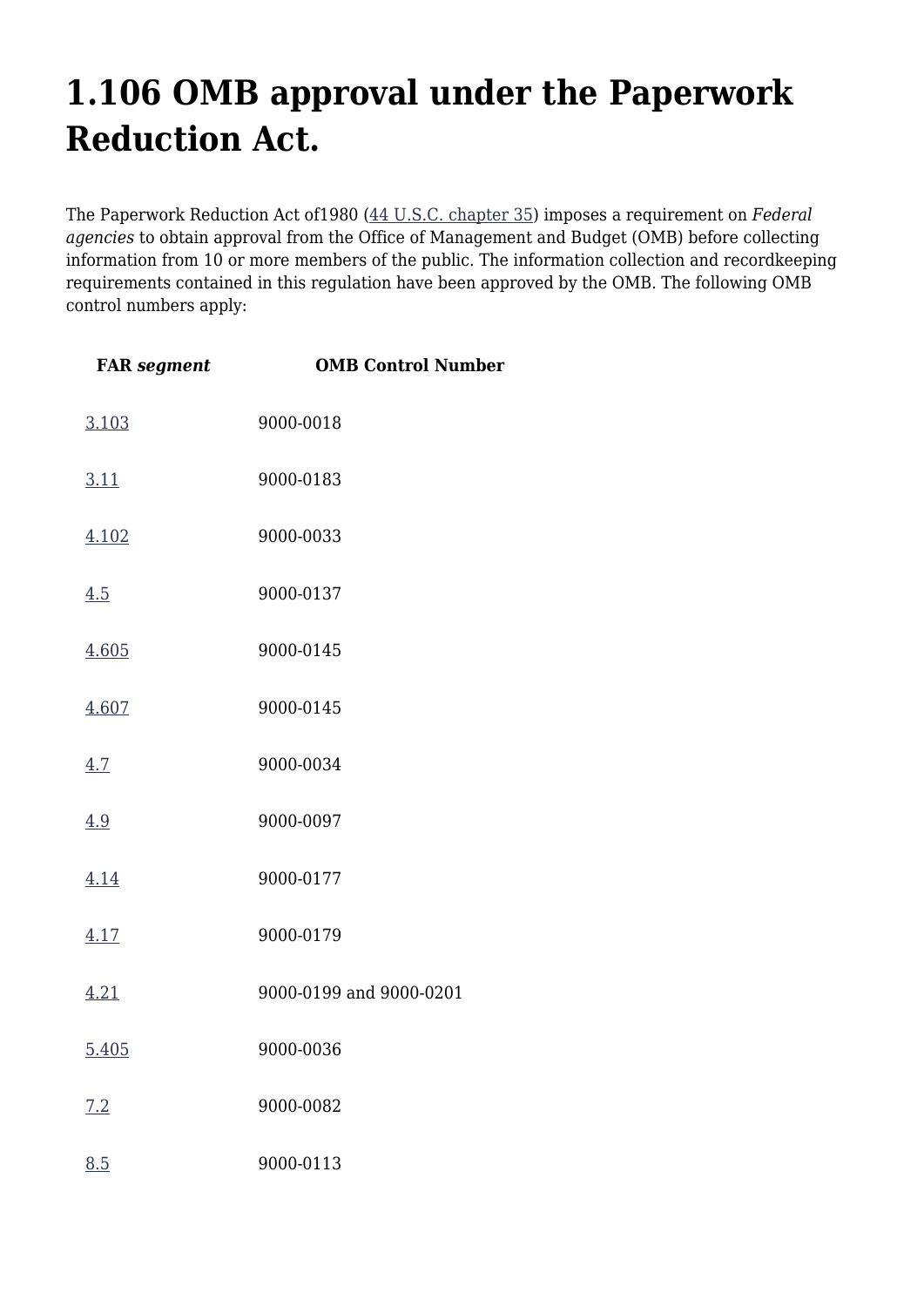| <b>FAR</b> segment | <b>OMB Control Number</b>           |
|--------------------|-------------------------------------|
| 9.1                | 9000-0011                           |
| 9.2                | 9000-0083                           |
| 14.201             | 9000-0034                           |
| 14.202-4           | 9000-0040                           |
| 14.202-5           | 9000-0039                           |
| 14.205             | 9000-0037                           |
| 14.407             | 9000-0038                           |
| 14.5               | 9000-0041                           |
| 15.2               | 9000-0037                           |
| 15.209             | 9000-0034                           |
| 15.4               | 9000-0013                           |
| $15.404-1(f)$      | 9000-0080                           |
| 15.407-2           | 9000-0078                           |
| 15.408             | 9000-0115                           |
| 19.7               | 9000-0192, 9000-0006, and 9000-0007 |
| 22.103             | 9000-0065                           |
| 22.5               | 9000-0175                           |
| 22.8               | 1250-0003                           |
| 22.11              | 9000-0066                           |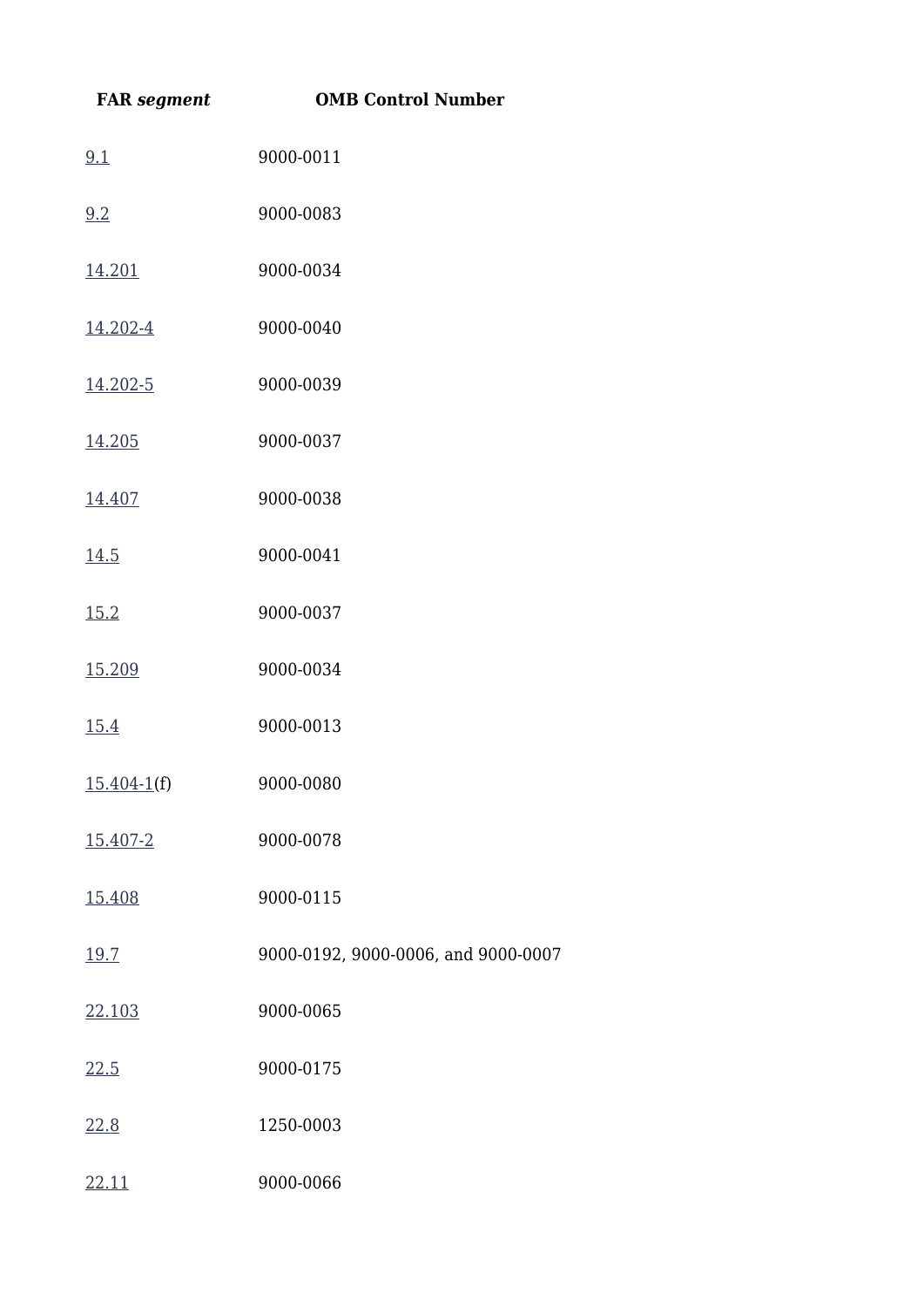| <b>FAR</b> segment  | <b>OMB Control Number</b> |
|---------------------|---------------------------|
| 22.14               | 1250-0005                 |
| 22.16               | 1245-0004                 |
| 22.17               | 9000-0188                 |
| 23.602              | 9000-0107                 |
| 24.3                | 9000-0182                 |
| 25.302              | 9000-0184                 |
| 27.2                | 9000-0096                 |
| 27.3                | 9000-0095                 |
| 27.4                | 9000-0090                 |
| 28.1                | 9000-0045                 |
| 28.2                | 9000-0045                 |
| 29.304              | 9000-0059                 |
| 30.6                | 9000-0129                 |
| 31.205-46           | 9000-0079                 |
| $31.205 - 46(a)(3)$ | 9000-0088                 |
| 32.000              | 9000-0138                 |
| 32.1                | 9000-0070 and 9000-0138   |
| 32.2                | 9000-0138                 |
| 32.4                | 9000-0073                 |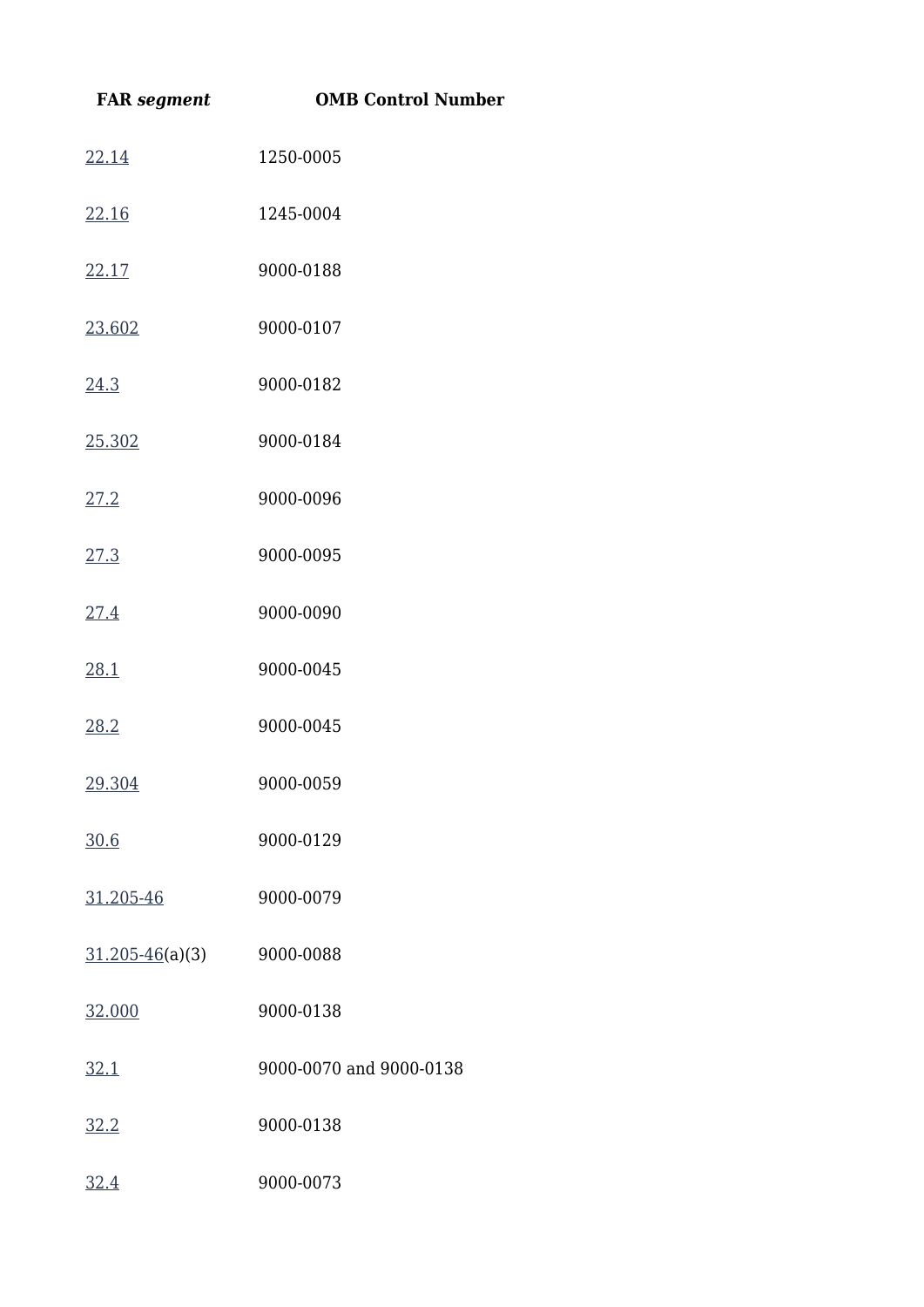| <b>FAR</b> segment | <b>OMB Control Number</b> |
|--------------------|---------------------------|
| 32.5               | 9000-0010 and 9000-0138   |
| 32.7               | 9000-0074                 |
| 32.9               | 9000-0102                 |
| 32.10              | 9000-0138                 |
| 33                 | 9000-0035                 |
| 36.213-2           | 9000-0037                 |
| 36.603             | 9000-0157                 |
| 41.202(c)          | 9000-0125                 |
| 42.7               | 9000-0013                 |
| 42.12              | 9000-0076                 |
| 42.13              | 9000-0076                 |
| 42.15              | 9000-0142                 |
| 44.305             | 9000-0132                 |
| 45                 | 9000-0075                 |
| 46                 | 9000-0077                 |
| 47                 | 9000-0061                 |
| 47.208             | 9000-0056                 |
| 48                 | 9000-0027                 |
| 49                 | 9000-0028                 |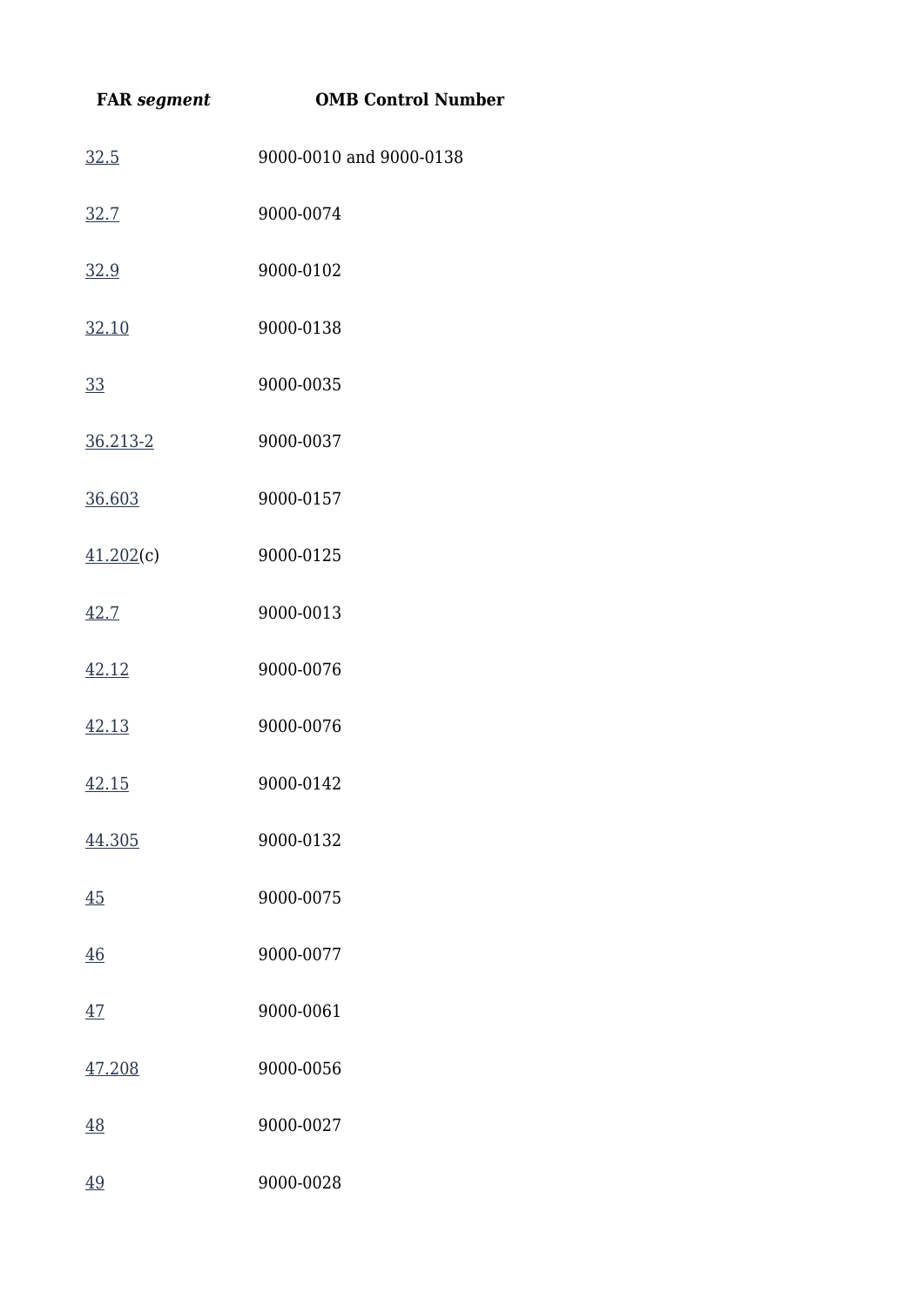| <b>FAR</b> segment | <b>OMB Control Number</b> |
|--------------------|---------------------------|
| 50                 | 9000-0029                 |
| 51.1               | 9000-0031                 |
| 51.2               | 9000-0032                 |
| 52.203-2           | 9000-0018                 |
| 52.203-7           | 9000-0091                 |
| 52.203-13          | 9000-0164                 |
| 52.203-16          | 9000-0183                 |
| 52.204-3           | 9000-0097                 |
| 52.204-6           | 9000-0145                 |
| 52.204-7           | 9000-0159                 |
| 52.204-10          | 9000-0177                 |
| 52.204-12          | 9000-0145                 |
| 52.204-13          | 9000-0159                 |
| 52.204-14          | 9000-0179                 |
| 52.204-15          | 9000-0179                 |
| 52.204-16          | 9000-0185                 |
| 52.204-17          | 9000-0185                 |
| 52.204-18          | 9000-0185                 |
| 52.204-20          | 9000-0189                 |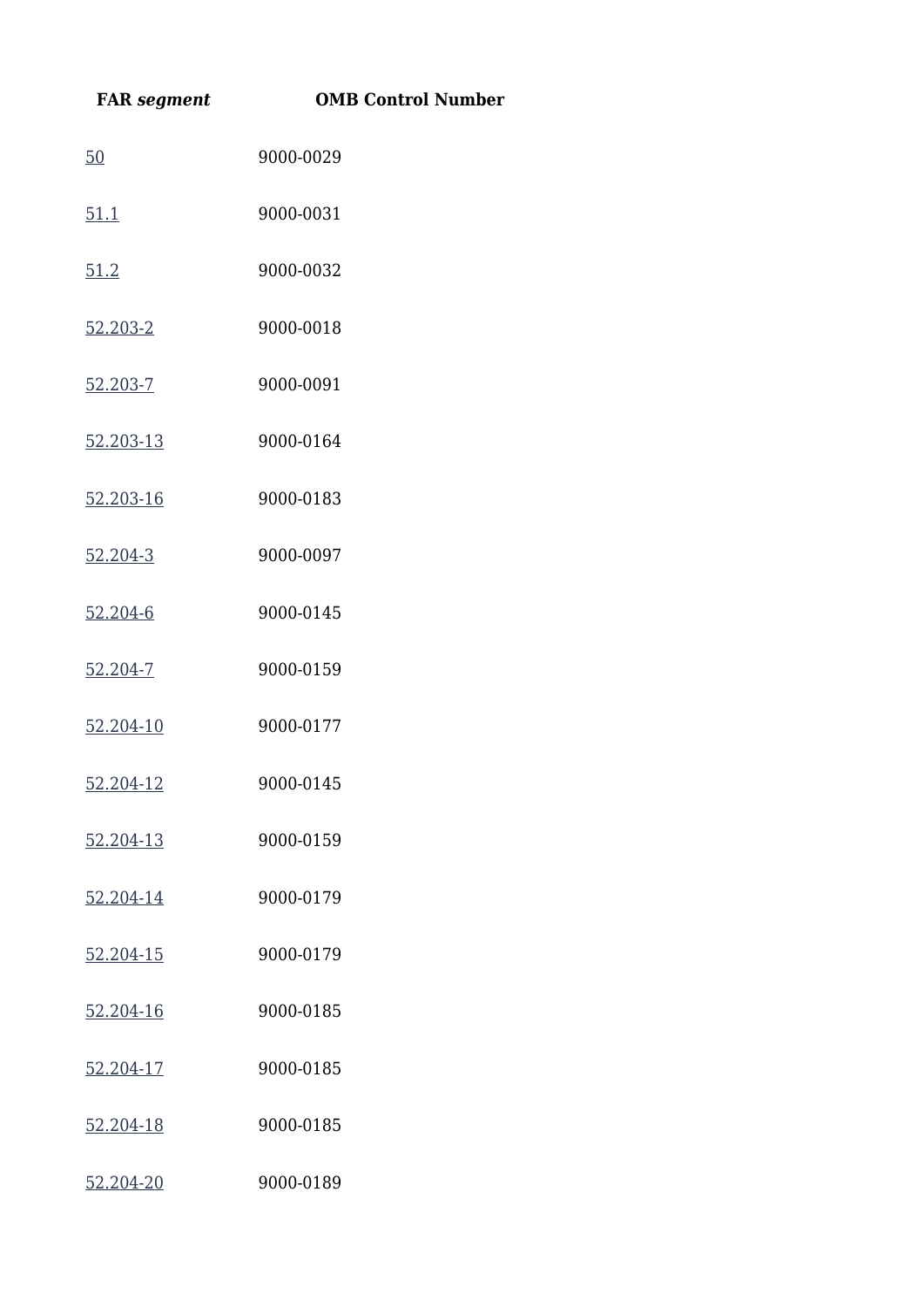| <b>FAR</b> segment | <b>OMB Control Number</b> |
|--------------------|---------------------------|
| 52.204-23          | 9000-0197                 |
| 52.204-24          | 9000-0199 and 9000-0201   |
| 52.204-25          | 9000-0199 and 9000-0201   |
| 52.204-26          | 9000-0199 and 9000-0201   |
| 52.207-3           | 9000-0114                 |
| 52.207-4           | 9000-0082                 |
| 52.208-9           | 9000-0113                 |
| $52.209-1(b)$      | 9000-0020                 |
| $52.209-1(c)$      | 9000-0083                 |
| 52.209-2           | 9000-0190                 |
| 52.209-5           | 9000-0094                 |
| 52.209-6           | 9000-0094                 |
| 52.209-7           | 9000-0174                 |
| 52.209-9           | 9000-0174                 |
| 52.209-10          | 9000-0190                 |
| 52.209-11          | 9000-0193                 |
| 52.209-12          | 9000-0193                 |
| 52.209-13          | 9000-0198                 |
| <u>52.211-7</u>    | 9000-0153                 |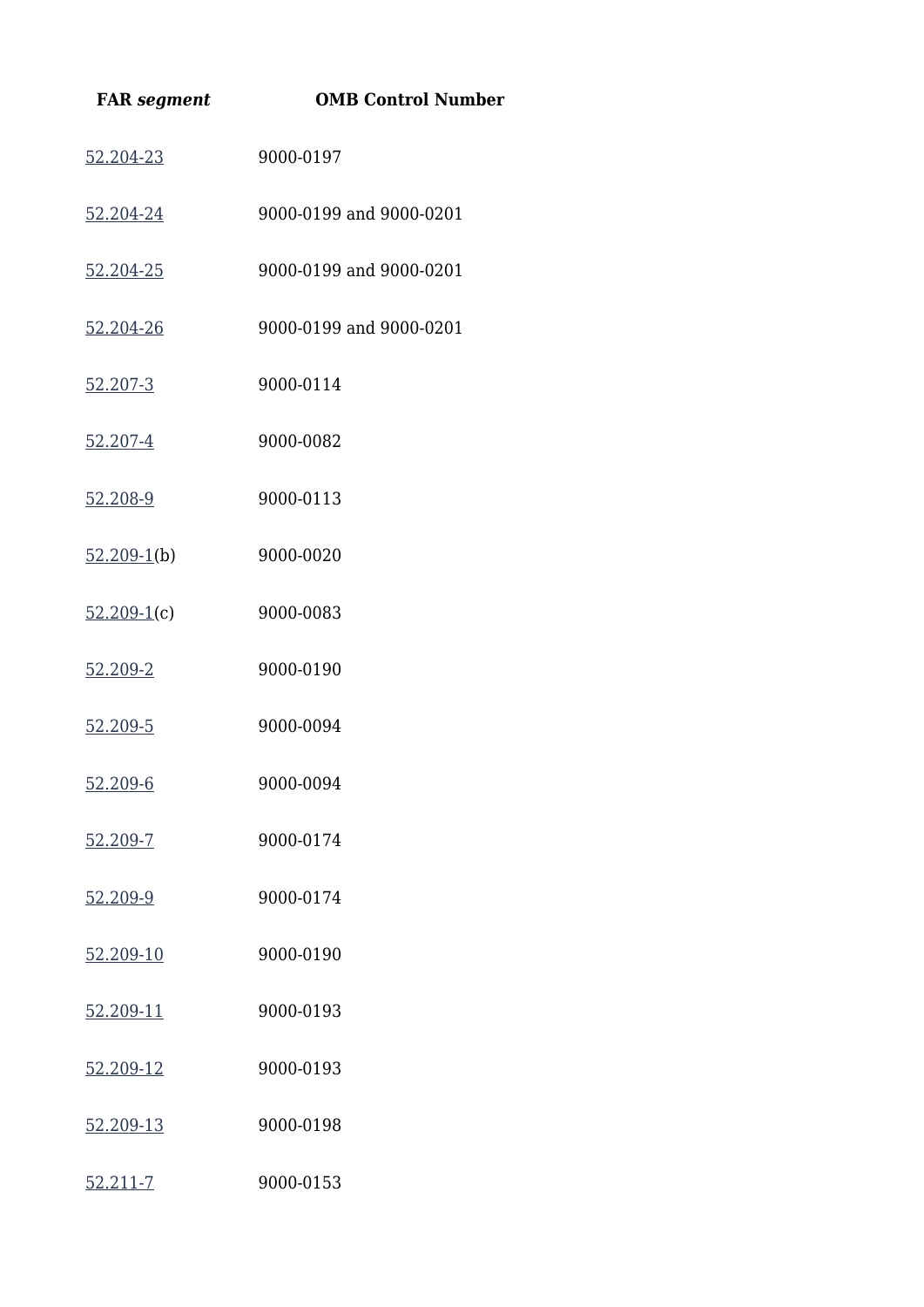| <b>FAR</b> segment                        | <b>OMB Control Number</b> |
|-------------------------------------------|---------------------------|
| 52.211-8                                  | 9000-0043                 |
| 52.211-9                                  | 9000-0043                 |
| 52.212-3                                  | 9000-0136                 |
| $52.212-3(h)$                             | 9000-0094                 |
| 52.212-5                                  | 9000-0034                 |
| 52.214-14                                 | 9000-0047                 |
| 52.214-15                                 | 9000-0044                 |
| 52.214-16                                 | 9000-0044                 |
| 52.214-21                                 | 9000-0039                 |
| 52.214-26                                 | 9000-0034                 |
| 52.214-28                                 | 9000-0013                 |
| $\frac{52.215-1}{c}$ (c)(2)(iv) 9000-0048 |                           |
| $52.215-1(d)$                             | 9000-0044                 |
| 52.215-2                                  | 9000-0034                 |
| 52.215-6                                  | 9000-0047                 |
| 52.215-9                                  | 9000-0078                 |
| 52.215-12                                 | 9000-0013                 |
| 52.215-13                                 | 9000-0013                 |
| 52.215-14                                 | 9000-0080                 |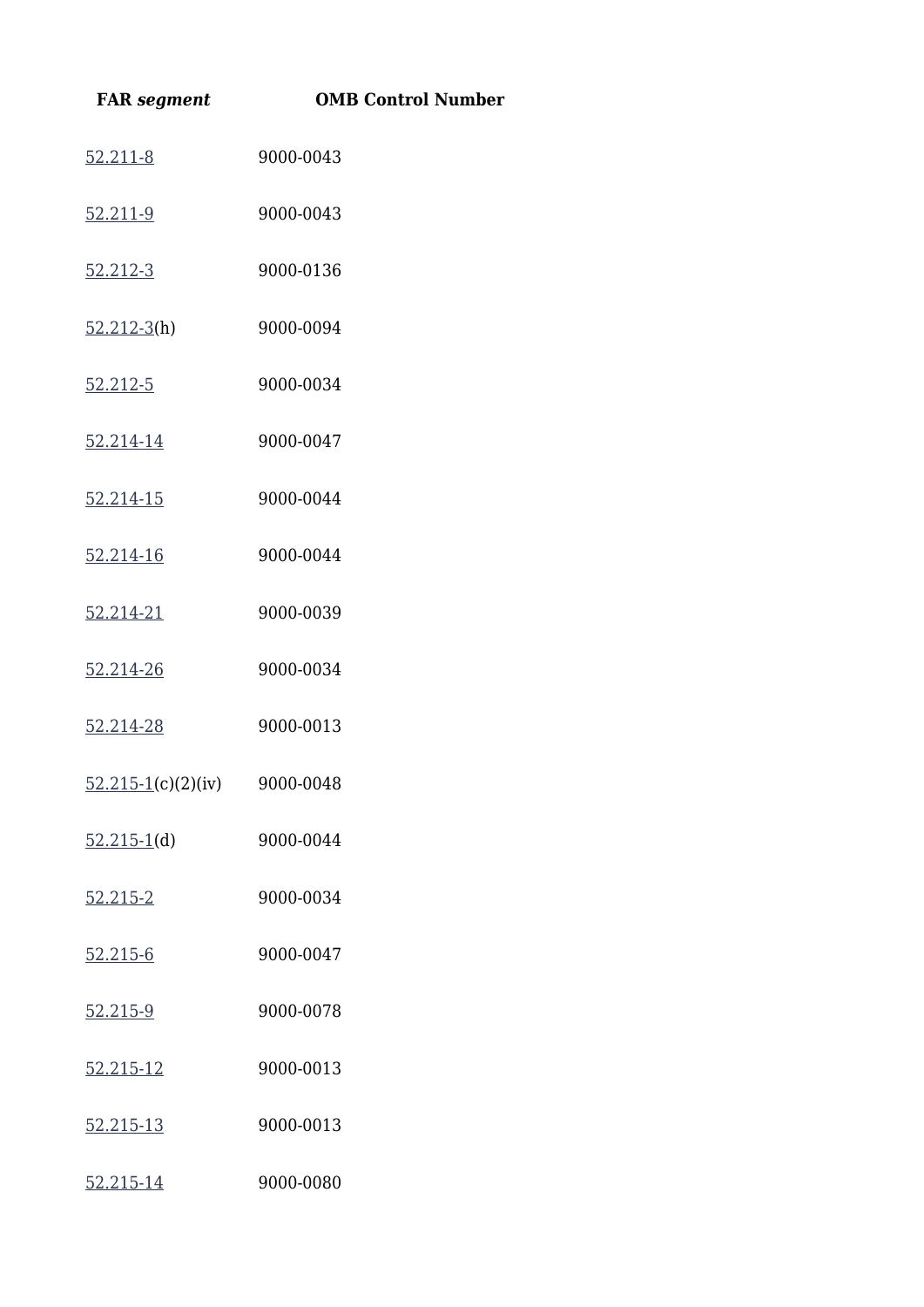| <b>FAR</b> segment | <b>OMB Control Number</b>           |
|--------------------|-------------------------------------|
| 52.215-19          | 9000-0115                           |
| 52.215-20          | 9000-0013                           |
| 52.215-21          | 9000-0013                           |
| 52.215-22          | 9000-0173                           |
| 52.215-23          | 9000-0173                           |
| 52.216-2           | 9000-0068                           |
| 52.216-3           | 9000-0068                           |
| 52.216-4           | 9000-0068                           |
| 52.216-5           | 9000-0071                           |
| 52.216-6           | 9000-0071                           |
| 52.216-7           | 9000-0069                           |
| 52.216-10          | 9000-0067                           |
| 52.216-15          | 9000-0069                           |
| 52.216-16          | 9000-0067                           |
| 52.216-17          | 9000-0067                           |
| 52.219-9           | 9000-0192, 9000-0006, and 9000-0007 |
| 52.219-10          | 9000-0006                           |
| 52.219-28          | 9000-0163                           |
| 52.219-29          | 3245-0374                           |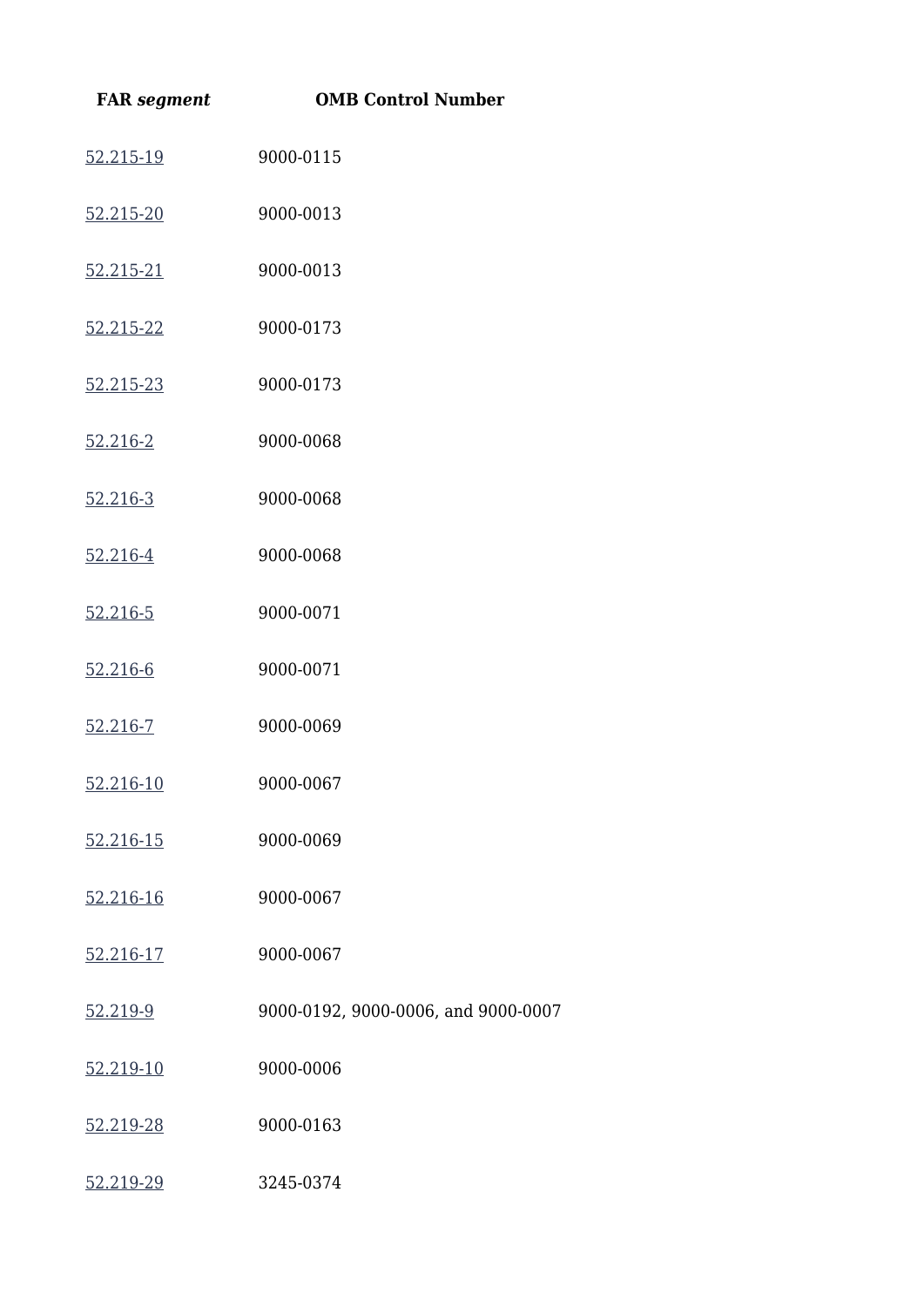| <b>FAR</b> segment | <b>OMB Control Number</b>           |
|--------------------|-------------------------------------|
| 52.219-30          | 3245-0374                           |
| 52.222-2           | 9000-0065                           |
| 52.222-4           | 1235-0023                           |
| 52.222-6           | 1235-0023                           |
| 52.222-8           | 1235-0008 and 1235-0018             |
| 52.222-11          | 9000-0014                           |
| 52.222-18          | 9000-0155                           |
| 52.222-21          | 1250-0003                           |
| 52.222-22          | 1250-0003                           |
| 52.222-23          | 1250-0003                           |
| 52.222-25          | 1250-0003                           |
| 52.222-26          | 1250-0001, 1250-0003, and 1250-0008 |
| 52.222-27          | 1250-0003                           |
| 52.222-32          | 9000-0154                           |
| 52.222-35          | 1250-0004                           |
| 52.222-36          | 1250-0005                           |
| 52.222-37          | 1250-004 and 1293-0005              |
| 52.222-38          | 1250-004 and 1293-0005              |
| 52.222-40          | 1215-0004                           |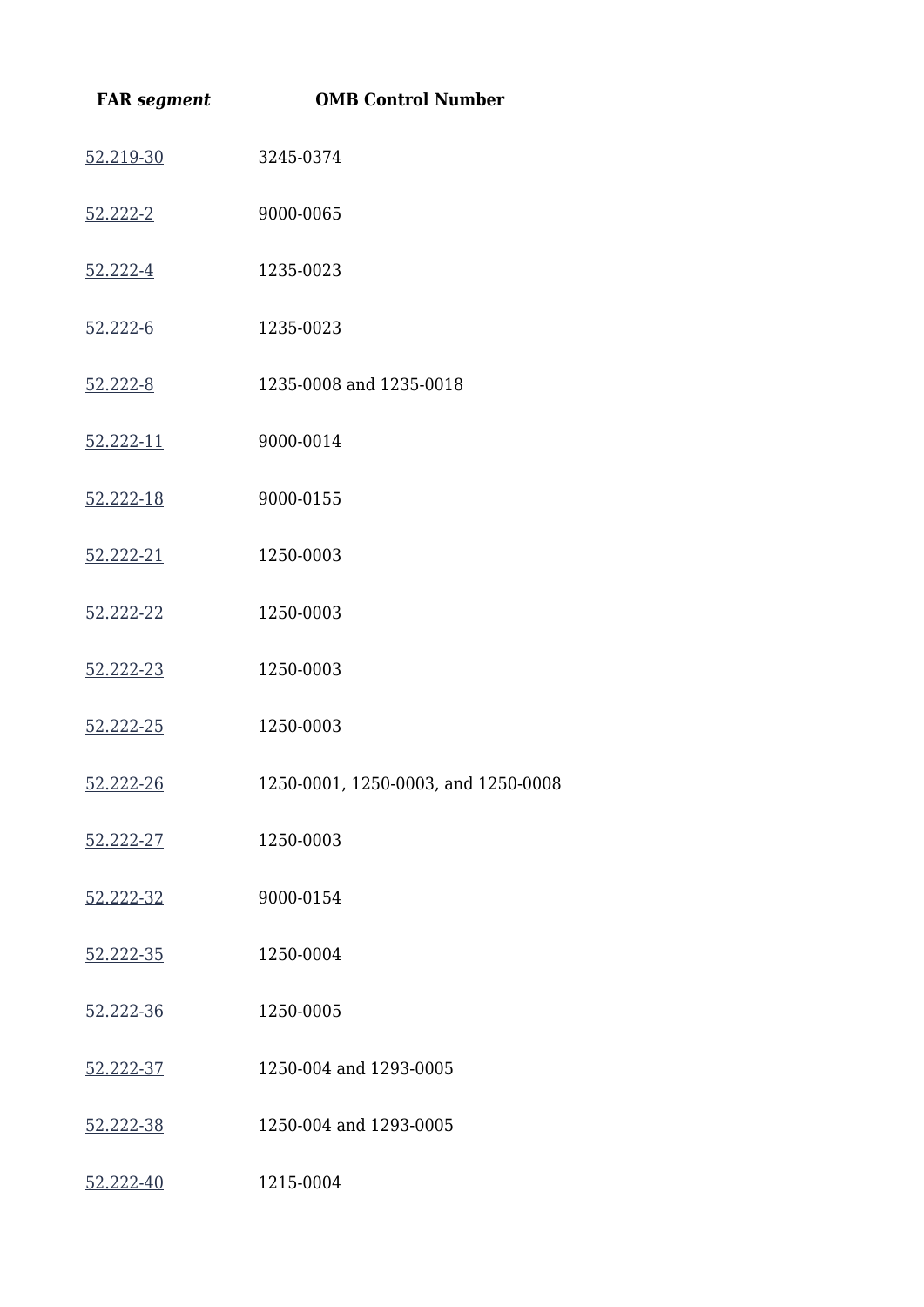| <b>FAR</b> segment | <b>OMB Control Number</b>       |
|--------------------|---------------------------------|
| 52.222-41          | 1235-0018 and 1235-0007         |
| 52.222-46          | 9000-0066                       |
| 52.222-50          | 9000-0188                       |
| 52.222-54          | 1615-0092                       |
| 52.222-55          | 1235-0018                       |
| 52.222-56          | 9000-0188                       |
| 52.222-62          | 1235-0018, 1235-0021, 1235-0029 |
| 52.223-2           | 9000-0180                       |
| 52.223-4           | 9000-0134                       |
| 52.223-5           | 9000-0147                       |
| $52.223 - 6(b)(5)$ | 9000-0101                       |
| 52.223-7           | 9000-0107                       |
| 52.223-9           | 9000-0134                       |
| 52.223-11          | 9000-0191                       |
| 52.223-12          | 9000-0191                       |
| 52.223-22          | 9000-0194                       |
| 52.224-3           | 9000-0182                       |
| 52.225-2           | 9000-0024                       |
| 52.225-4           | 9000-0024                       |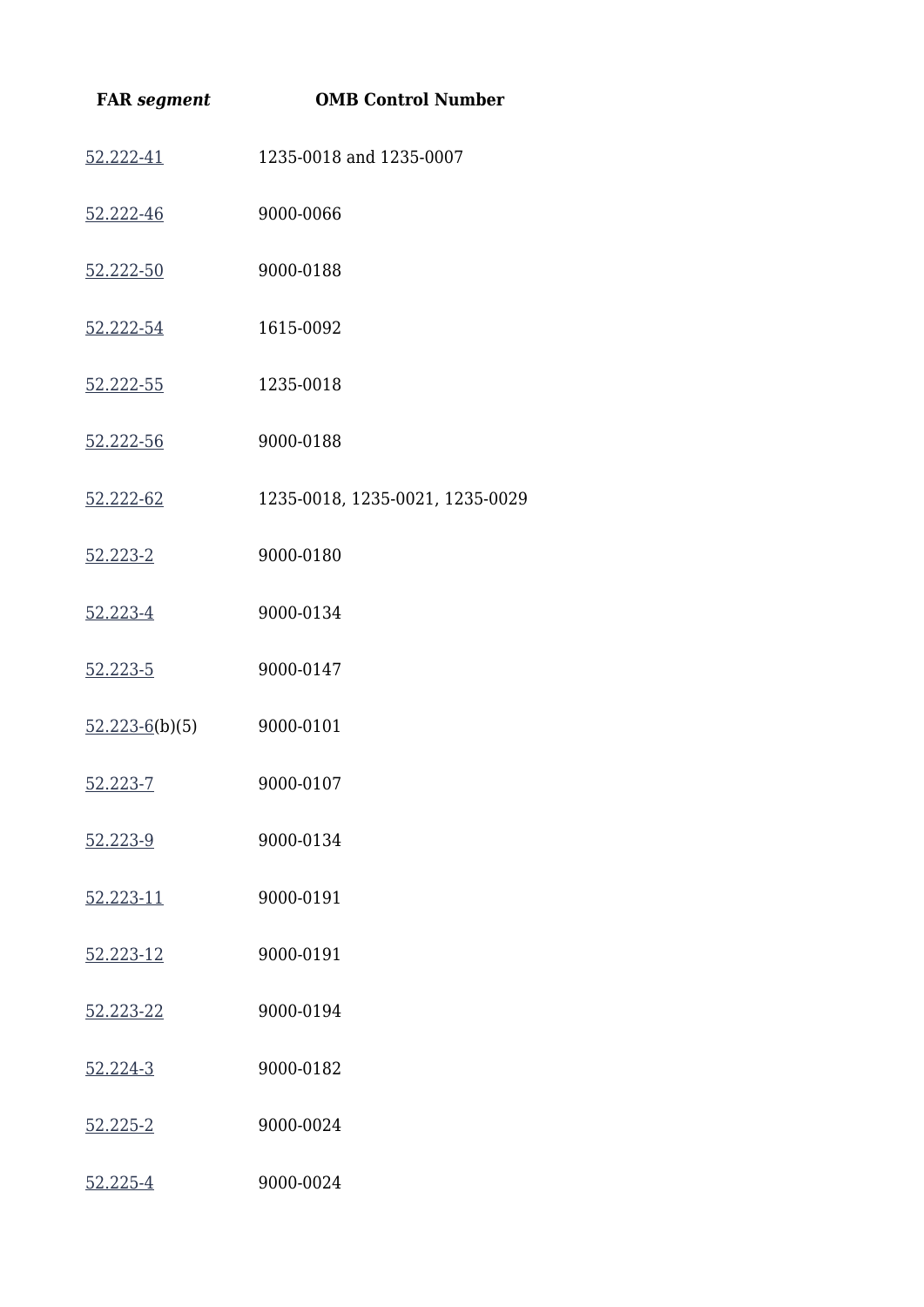| <b>FAR</b> segment | <b>OMB Control Number</b> |
|--------------------|---------------------------|
| 52.225-6           | 9000-0024                 |
| 52.225-8           | 9000-0022                 |
| 52.225-9           | 9000-0024                 |
| 52.225-10          | 9000-0024                 |
| 52.225-11          | 9000-0024                 |
| 52.225-12          | 9000-0024                 |
| 52.225-18          | 9000-0161                 |
| 52.225-21          | 9000-0024                 |
| 52.225-23          | 9000-0024                 |
| 52.225-26          | 9000-0184                 |
| 52.227-2           | 9000-0096                 |
| 52.227-6           | 9000-0096                 |
| 52.227-9           | 9000-0096                 |
| 52.227-11          | 9000-0095                 |
| 52.227-13          | 9000-0095                 |
| 52.227-14          | 9000-0090                 |
| 52.227-15          | 9000-0090                 |
| 52.227-16          | 9000-0090                 |
| 52.227-17          | 9000-0090                 |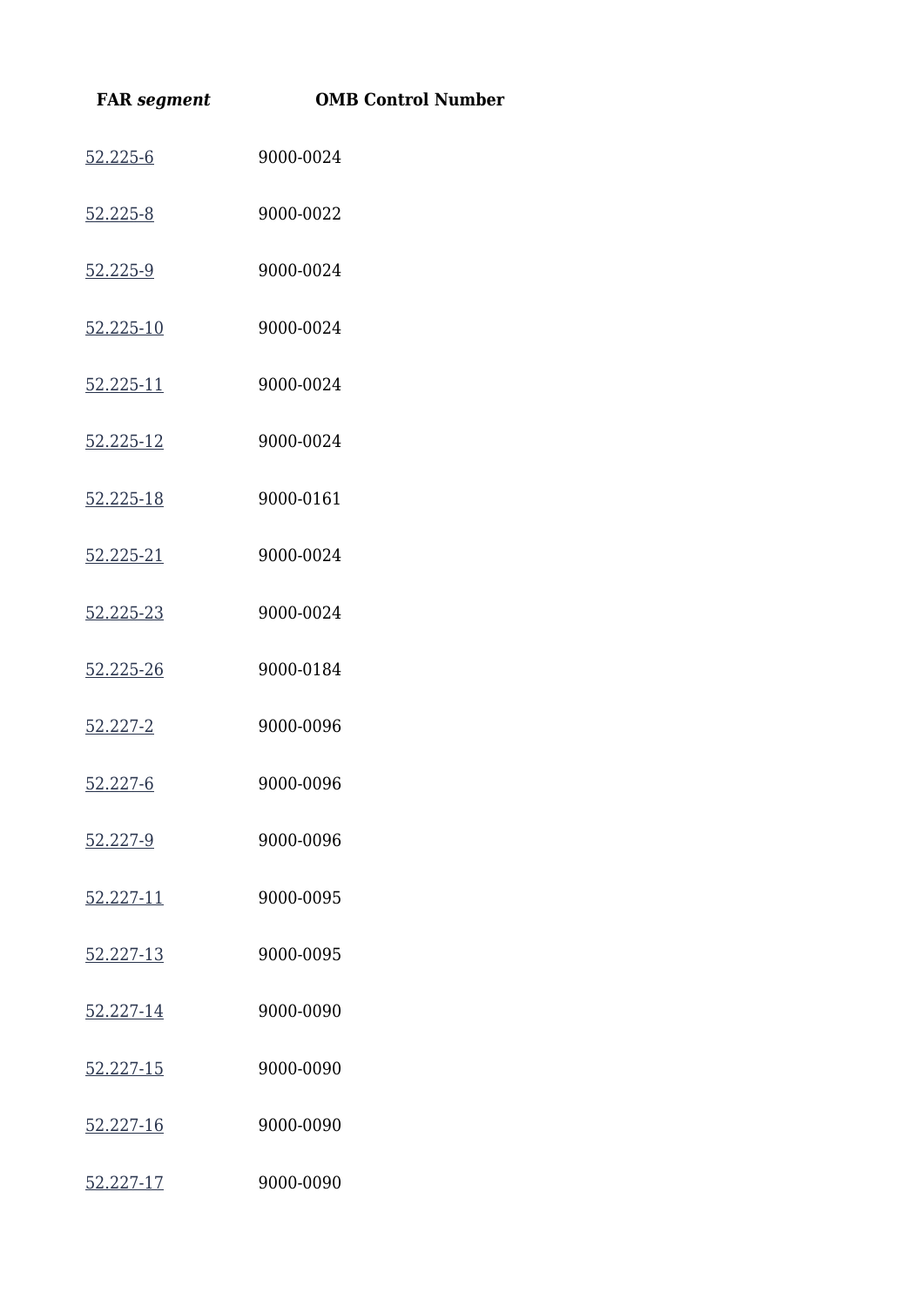| <b>FAR</b> segment | <b>OMB Control Number</b> |
|--------------------|---------------------------|
| 52.227-18          | 9000-0090                 |
| 52.227-19          | 9000-0090                 |
| 52.227-20          | 9000-0090                 |
| 52.227-21          | 9000-0090                 |
| 52.227-22          | 9000-0090                 |
| 52.227-23          | 9000-0090                 |
| 52.228-1           | 9000-0045                 |
| 52.228-2           | 9000-0045                 |
| 52.228-12          | 9000-0135                 |
| 52.228-13          | 9000-0045                 |
| 52.228-14          | 9000-0045                 |
| 52.228-15          | 9000-0045                 |
| 52.228-16          | 9000-0045                 |
| 52.229-2           | 9000-0059                 |
| 52.229-11          | 1545-2263                 |
| 52.229-12          | 1545-2263                 |
| 52.230-6           | 9000-0129                 |
| 52.232-1           | 9000-0070                 |
| 52.232-2           | 9000-0070                 |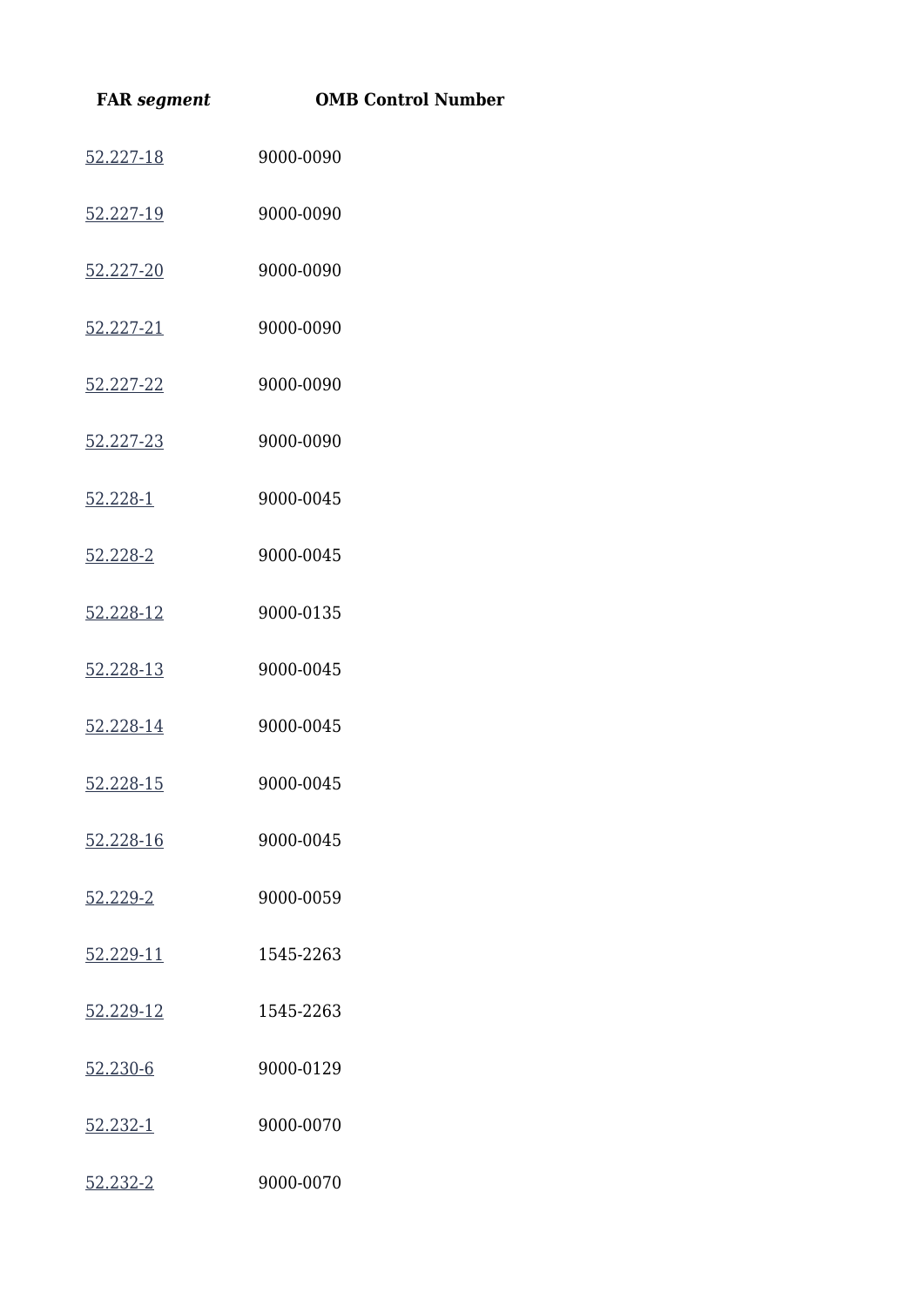| <b>FAR</b> segment | <b>OMB Control Number</b> |
|--------------------|---------------------------|
| 52.232-3           | 9000-0070                 |
| 52.232-4           | 9000-0070                 |
| 52.232-5           | 9000-0102                 |
| 52.232-6           | 9000-0070                 |
| 52.232-7           | 9000-0070                 |
| 52.232-8           | 9000-0070                 |
| 52.232-9           | 9000-0070                 |
| 52.232-10          | 9000-0070                 |
| 52.232-11          | 9000-0070                 |
| 52.232-12          | 9000-0073                 |
| 52.232-13          | 9000-0010                 |
| 52.232-14          | 9000-0010                 |
| 52.232-15          | 9000-0010                 |
| 52.232-16          | 9000-0010                 |
| 52.232-20          | 9000-0074                 |
| 52.232-22          | 9000-0074                 |
| 52.232-27          | 9000-0102                 |
| 52.232-29          | 9000-0138                 |
| 52.232-30          | 9000-0138                 |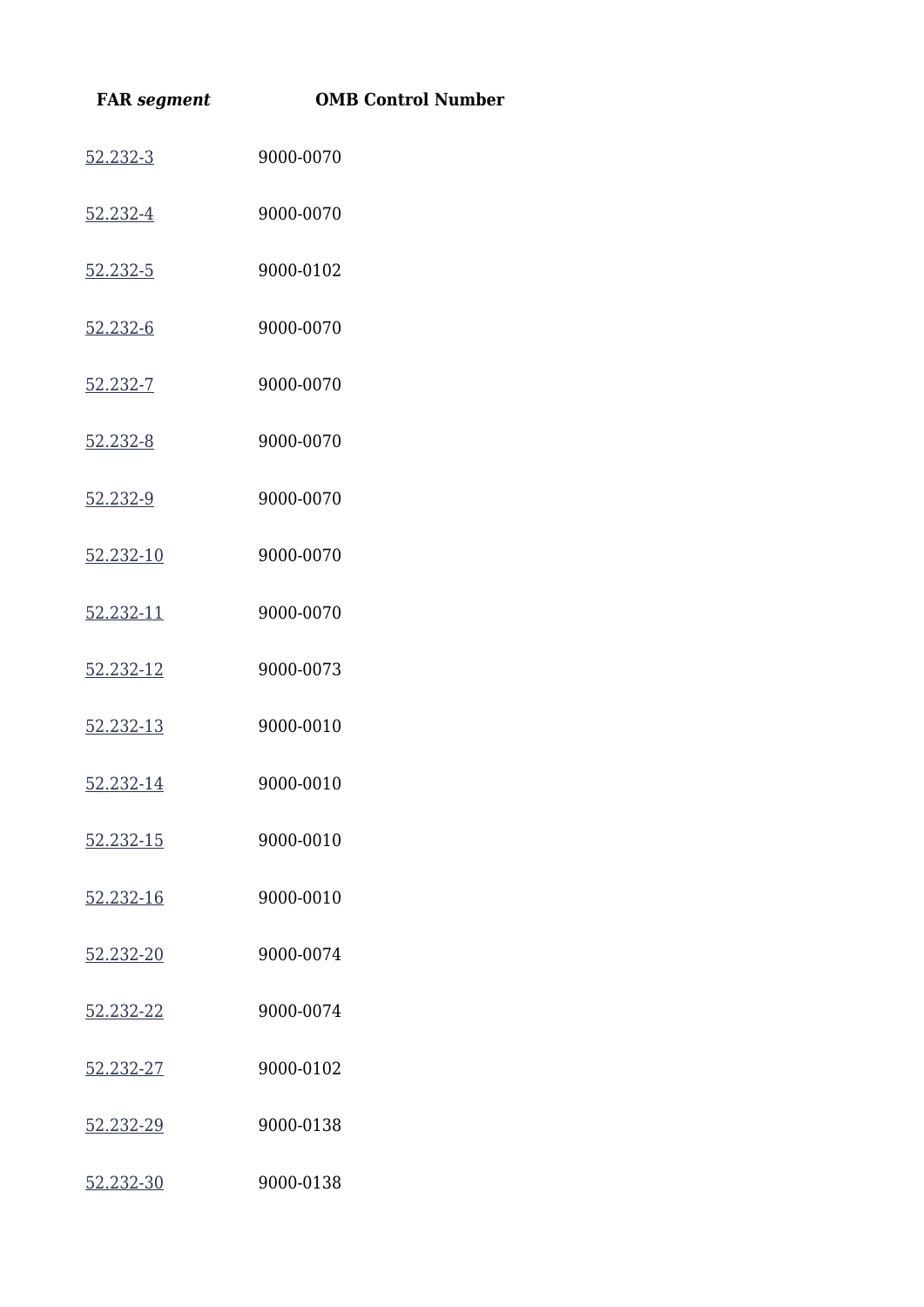| <b>FAR</b> segment | <b>OMB Control Number</b> |
|--------------------|---------------------------|
| 52.232-31          | 9000-0138                 |
| 52.232-32          | 9000-0138                 |
| 52.232-33          | 9000-0144                 |
| 52.232-34          | 9000-0144                 |
| 52.233-1           | 9000-0035                 |
| 52.236-5           | 9000-0062                 |
| 52.236-13          | 9000-0060                 |
| 52.236-15          | 9000-0058                 |
| 52.236-19          | 9000-0064                 |
| 52.237-10          | 9000-0152                 |
| 52.241-1           | 9000-0126                 |
| 52.241-3           | 9000-0122                 |
| 52.241-7           | 9000-0123                 |
| 52.241-13          | 9000-0124                 |
| 52.242-5           | 9000-0196                 |
| 52.242-13          | 9000-0108                 |
| 52.243-1           | 9000-0026                 |
| 52.243-2           | 9000-0026                 |
| 52.243-3           | 9000-0026                 |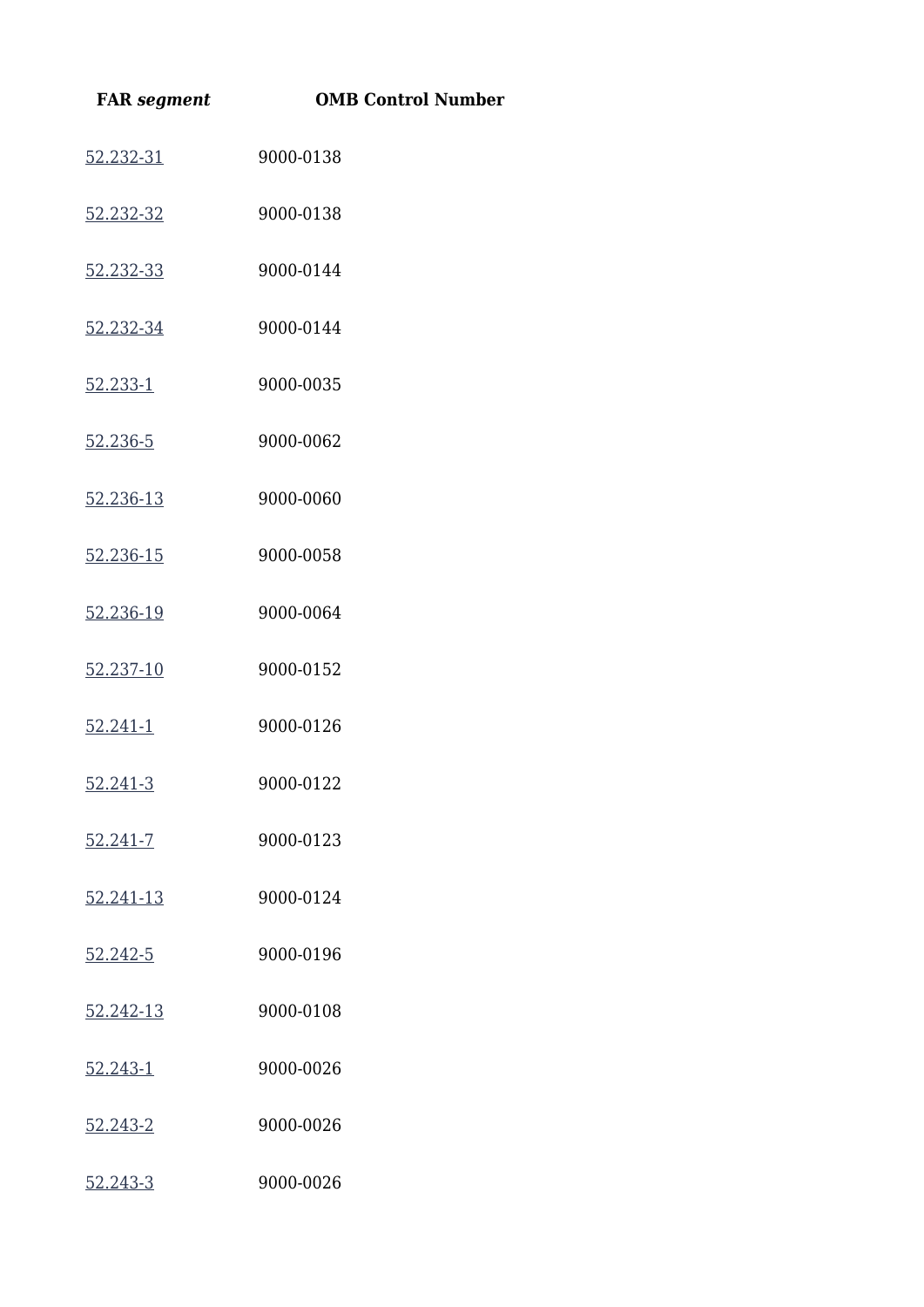| <b>FAR</b> segment | <b>OMB Control Number</b> |
|--------------------|---------------------------|
| 52.243-4           | 9000-0026                 |
| 52.243-6           | 9000-0026                 |
| 52.243-7           | 9000-0026                 |
| 52.244-2           | 9000-0149                 |
| $52.244 - 2(i)$    | 9000-0132                 |
| 52.245-1           | 9000-0075                 |
| 52.245-9           | 9000-0075                 |
| 52.246-2           | 9000-0077                 |
| 52.246-3           | 9000-0077                 |
| 52.246-4           | 9000-0077                 |
| 52.246-5           | 9000-0077                 |
| 52.246-6           | 9000-0077                 |
| 52.246-7           | 9000-0077                 |
| 52.246-8           | 9000-0077                 |
| 52.246-12          | 9000-0077                 |
| 52.246-15          | 9000-0077                 |
| 52.246-26          | 9000-0187                 |
| 52.247-2           | 9000-0053                 |
| 52.247-6           | 9000-0061                 |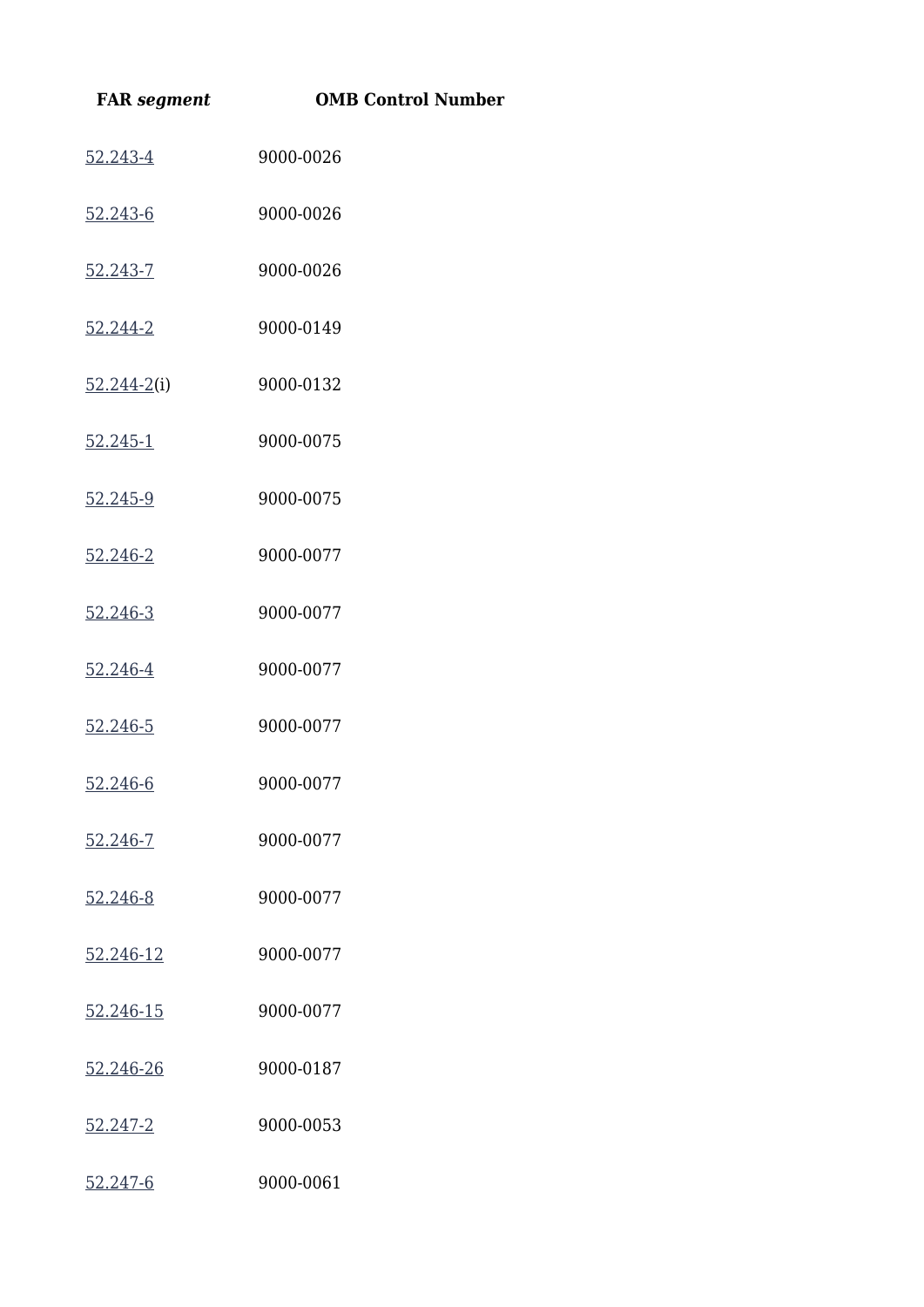| <b>FAR</b> segment | <b>OMB Control Number</b> |
|--------------------|---------------------------|
| 52.247-29          | 9000-0061                 |
| 52.247-30          | 9000-0061                 |
| 52.247-31          | 9000-0061                 |
| 52.247-32          | 9000-0061                 |
| 52.247-33          | 9000-0061                 |
| 52.247-34          | 9000-0061                 |
| 52.247-35          | 9000-0061                 |
| 52.247-36          | 9000-0061                 |
| 52.247-37          | 9000-0061                 |
| 52.247-38          | 9000-0061                 |
| 52.247-39          | 9000-0061                 |
| 52.247-40          | 9000-0061                 |
| 52.247-41          | 9000-0061                 |
| 52.247-42          | 9000-0061                 |
| 52.247-43          | 9000-0061                 |
| 52.247-44          | 9000-0061                 |
| 52.247-48          | 9000-0061                 |
| 52.247-51          | 9000-0057                 |
| 52.247-52          | 9000-0061                 |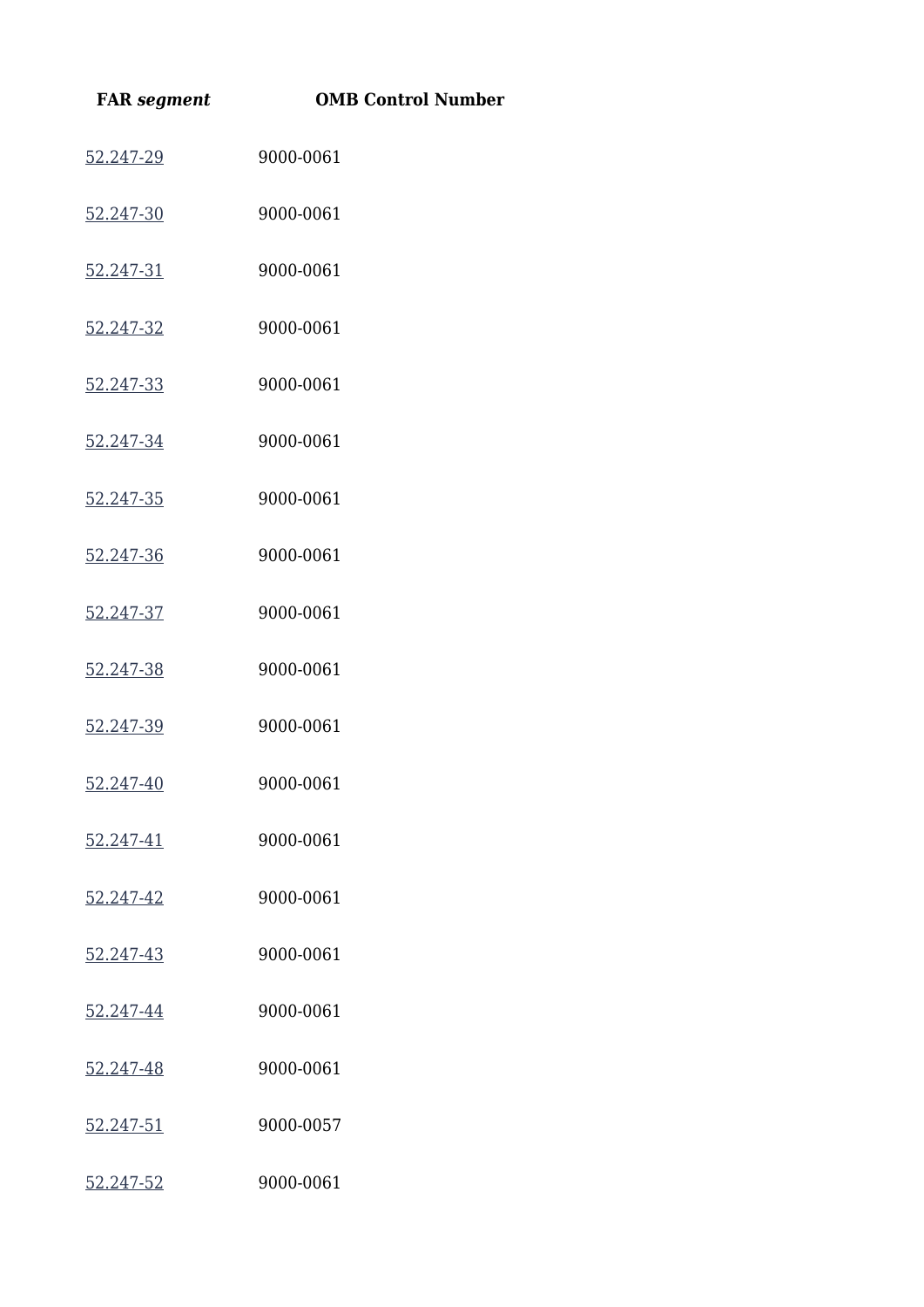| <b>FAR</b> segment | <b>OMB Control Number</b> |
|--------------------|---------------------------|
| 52.247-53          | 9000-0055                 |
| 52.247-57          | 9000-0061                 |
| 52.247-63          | 9000-0054                 |
| 52.247-64          | 9000-0061                 |
| 52.247-68          | 9000-0056                 |
| 52.248-1           | 9000-0027                 |
| 52.248-2           | 9000-0027                 |
| 52.248-3           | 9000-0027                 |
| 52.249-2           | 9000-0028                 |
| 52.249-3           | 9000-0028                 |
| 52.249-5           | 9000-0028                 |
| 52.249-6           | 9000-0028                 |
| 52.249-11          | 9000-0028                 |
| 52.250-1           | 9000-0029                 |
| $52.251 - 2$       | 9000-0032                 |
| SF24               | 9000-0045                 |
| <b>SF25</b>        | 9000-0045                 |
| SF <sub>25</sub> A | 9000-0045                 |
| <b>SF28</b>        | 9000-0001                 |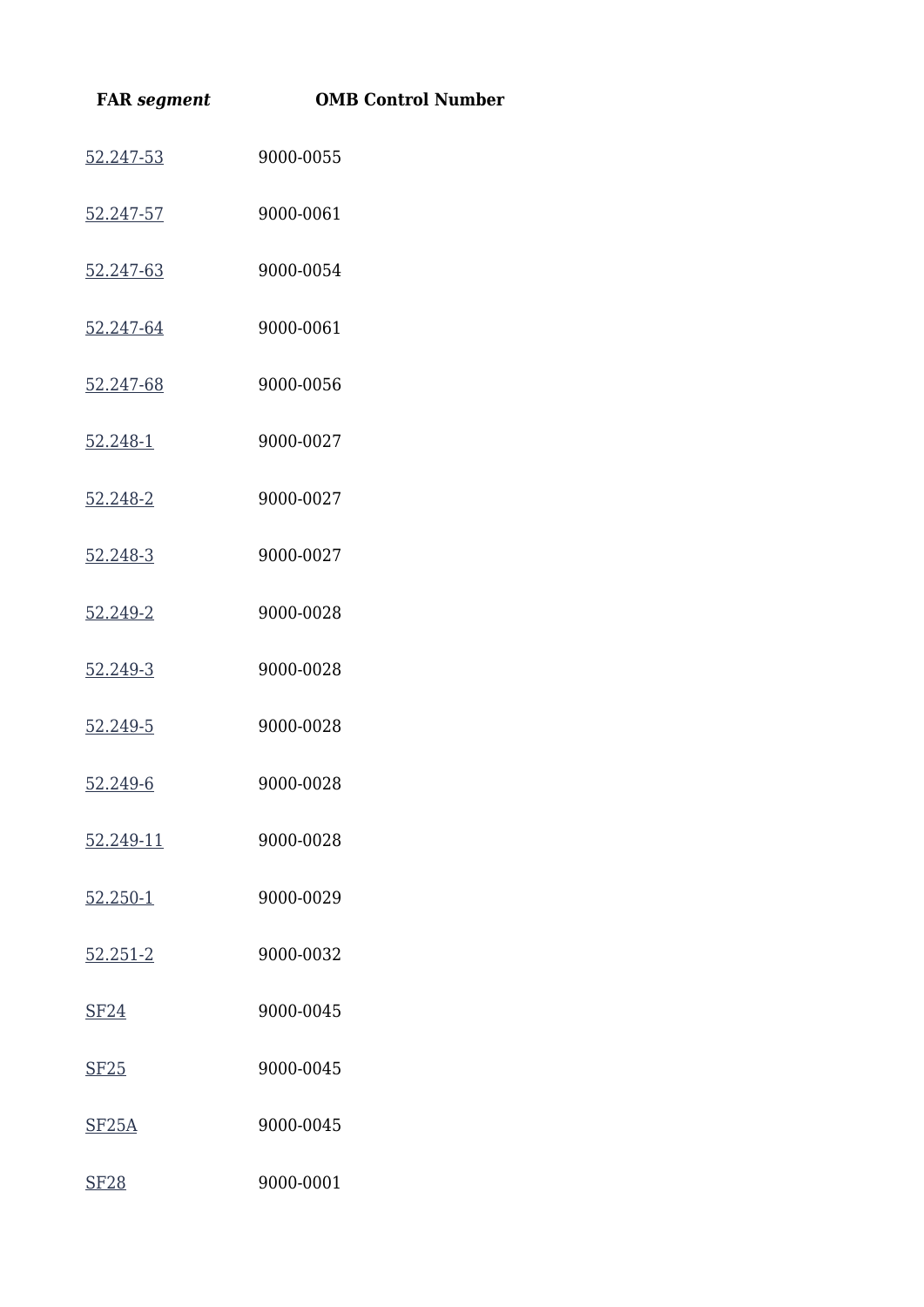| <b>FAR</b> segment | <b>OMB Control Number</b> |
|--------------------|---------------------------|
| <b>SF34</b>        | 9000-0045                 |
| <b>SF35</b>        | 9000-0045                 |
| SF273              | 9000-0045                 |
| SF274              | 9000-0045                 |
| SF275              | 9000-0045                 |
| SF294              | 9000-0006                 |
| SF295              | 9000-0007                 |
| SF330              | 9000-0157                 |
| SF1403             | 9000-0011                 |
| SF1404             | 9000-0011                 |
| SF1405             | 9000-0011                 |
| SF1406             | 9000-0011                 |
| SF1407             | 9000-0011                 |
| SF1408             | 9000-0011                 |
| SF1413             | 9000-0014                 |
| SF1416             | 9000-0045                 |
| SF1418             | 9000-0045                 |
| SF1428             | 9000-0075                 |
| SF1429             | 9000-0075                 |